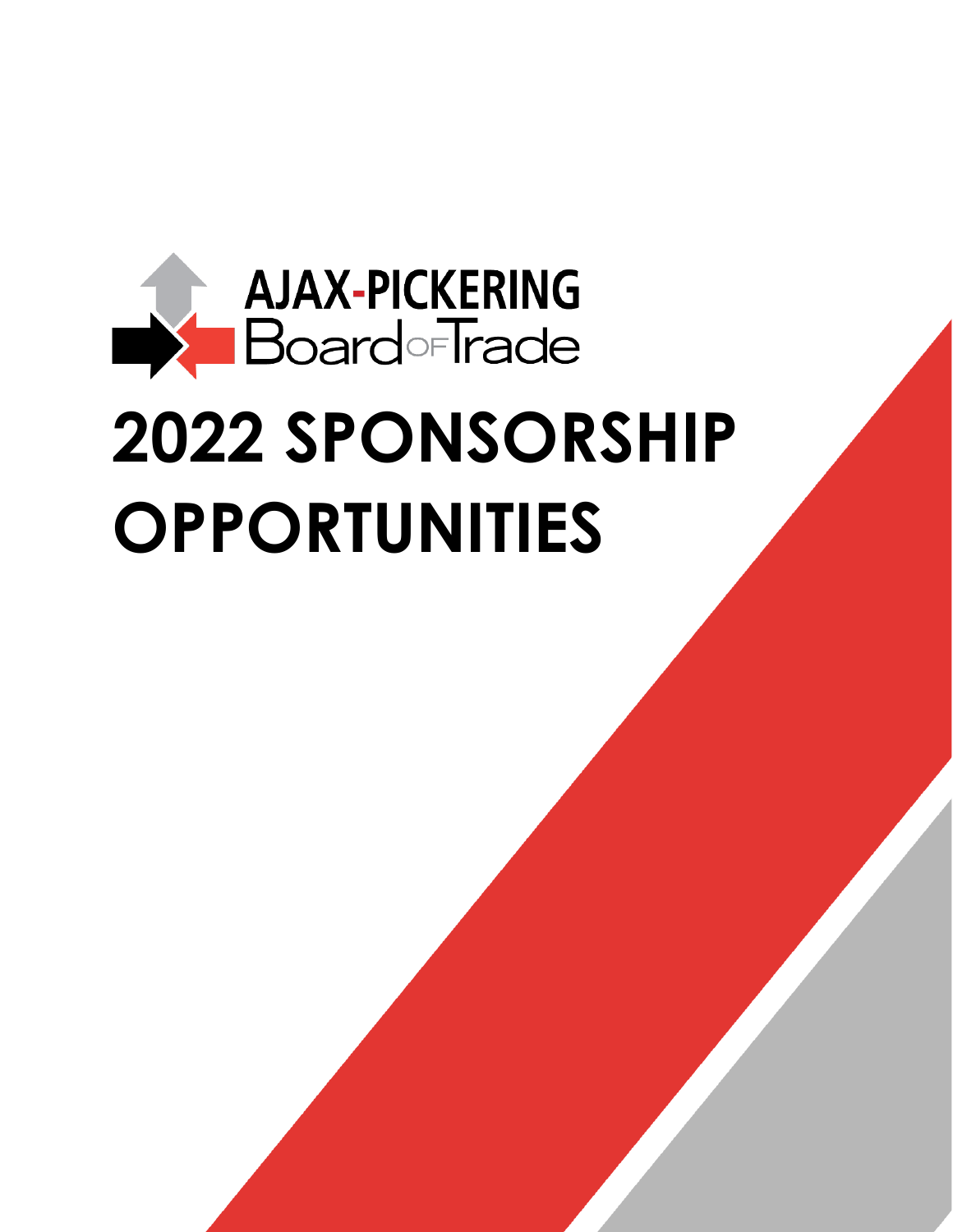### Contents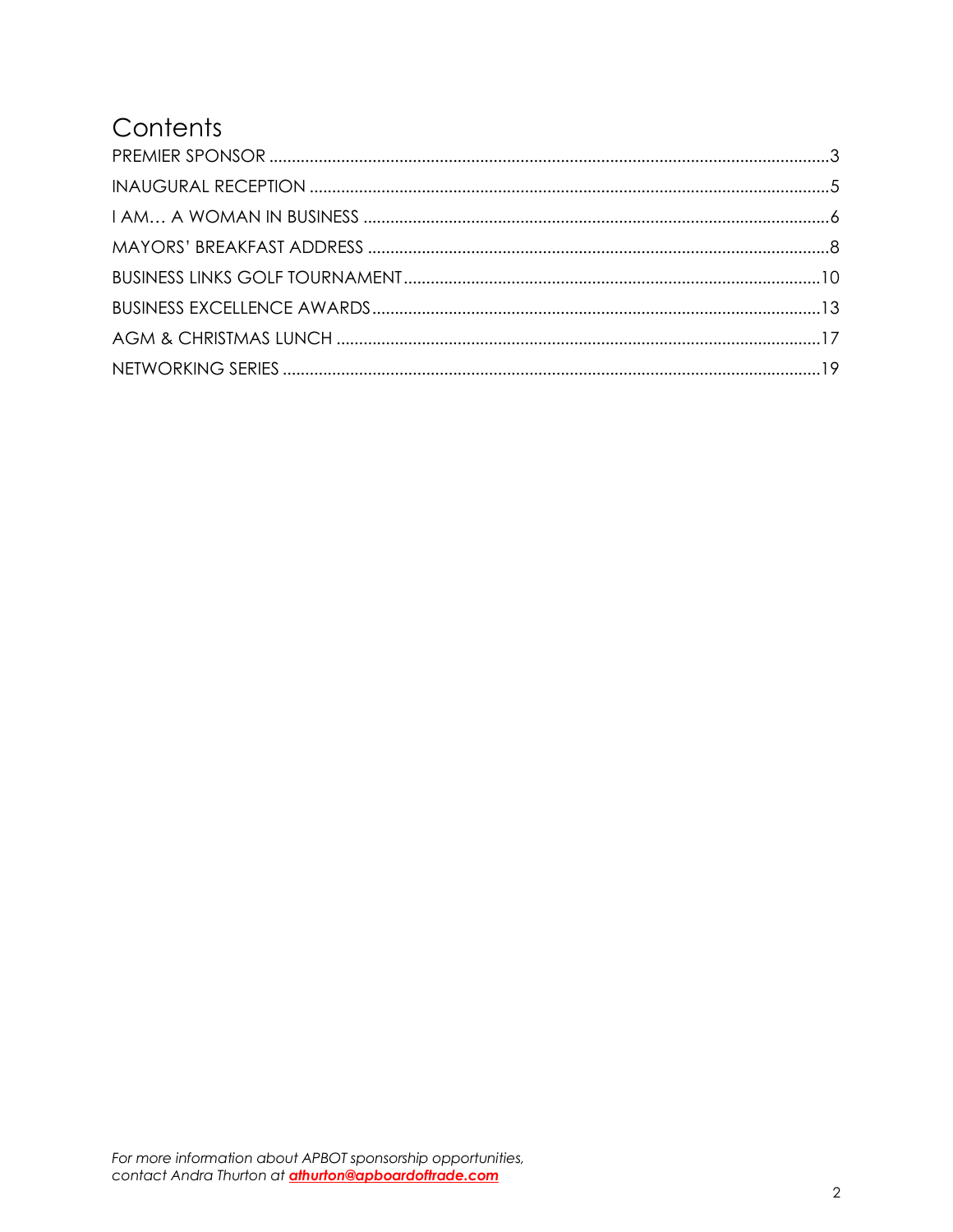<span id="page-2-0"></span>We will continue to be active with a wide offering of educational, advocacy and networking opportunities to serve our membership and we will continue to be the voice of business for Ajax and Pickering. Our Premier Sponsors will be an integral part of our year, receiving exclusive recognition and community exposure.

As no two of our members are the same, nor are the premier sponsorship packages. Each package is individually customized to meet the needs of the business. Premier Sponsors are entitled to a unique blend of event sponsorship, complimentary event tickets, ticket discounts, and logo and podium recognition at select events.

Below is a sample of what your Premier Sponsorship may include:

#### **Presence at Inaugural Reception (January), Mayors' Address (March), and Christmas Lunch (December):**

- Two complimentary tickets
- Opportunity to purchase additional tickets at a 10% discount
- Logo recognition on online event registration form with link to company URL
- Logo recognition on event program
- Recognition from podium with assignment of "task" if available

#### **Presence at Joint Chambers (Ajax-Pickering, Whitby, Oshawa, and Clarington) Regional Chair's Address (February)**

• Two complimentary tickets

#### **Presence at Business Links Golf Tournament (May):**

- Two complimentary golf registrations with the purchase of two, with concierge assistance provided to fill foursome(s) with desired attendees/contacts, if required (includes 18 holes with power cart, BBQ lunch, and banquet dinner)
- Logo recognition on online event registration form with link to company URL
- Logo recognition on event program
- Recognition from podium at event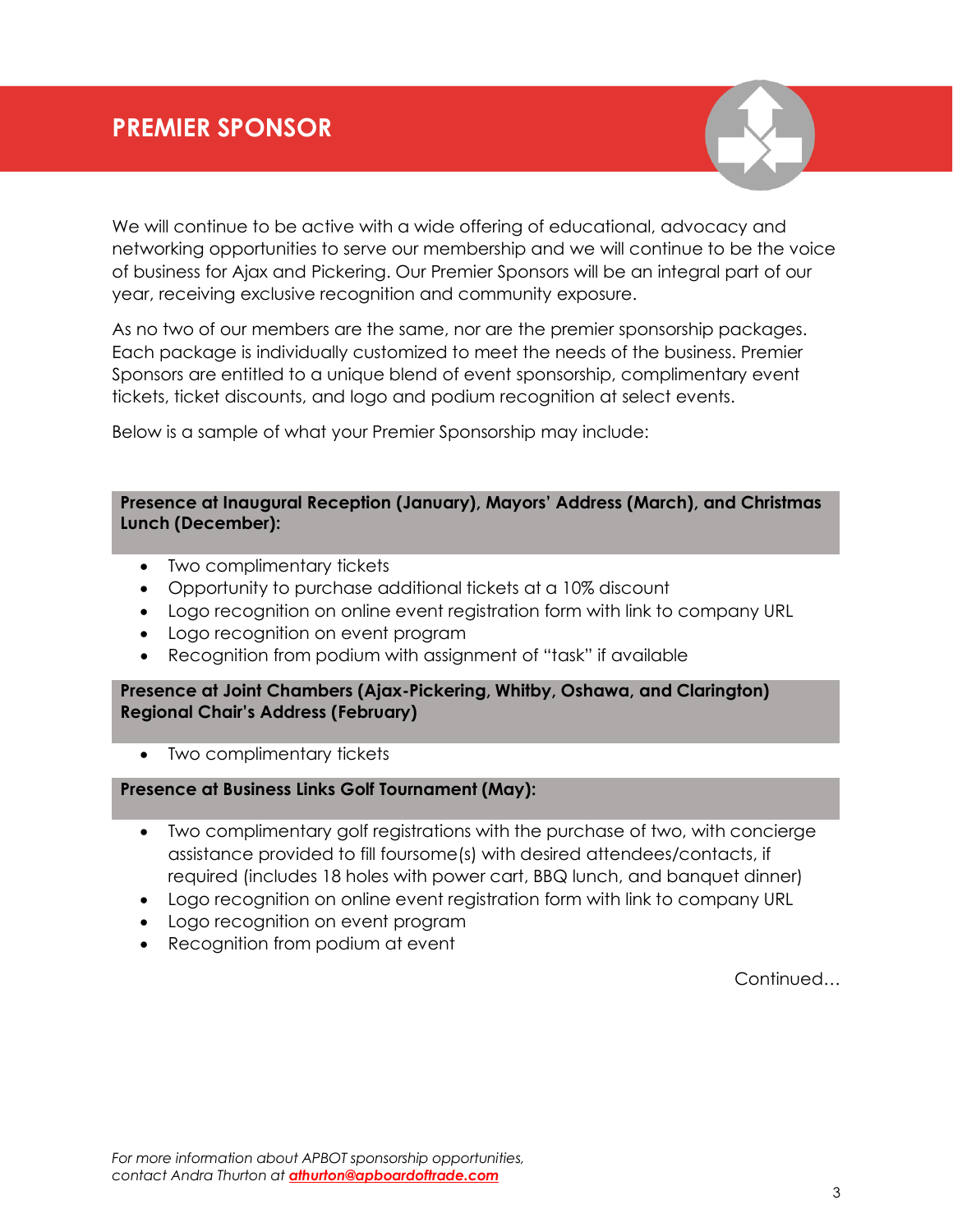

#### **Presence at Business Excellence Awards (October):**

- 30-second ad (supplied by sponsor) to be aired at the event
- Four complimentary tickets, plus one at head table
- Opportunity to purchase additional tickets at a 10% discount
- Complimentary registrations to private pre-dinner reception
- Logo recognition on online event registration form with link to company URL
- Logo recognition on event program
- Sponsor recognition on name badges
- Recognition from podium

In addition, each Premier Sponsorship includes:

#### **Executive level networking:**

- Access to potential executive level networking events
- Seating requests for in-person signature events accepted (we will try our absolute best to accommodate)
- Please let us know what we can do to connect you with other member business leaders

#### **Logo Recognition:**

- On APBOT letterhead
- On each page of APBOT website, with link to company URL from Our Sponsors page
- On all APBOT staff email signatures
- On any potential APBOT marketing materials
- On monthly e-Bulletin and weekly Upcoming Events newsletters
- On all signature event registration forms
- On all event programs/PowerPoints when prepared

#### **Boardroom Rental:**

- Complimentary hourly rental
- Beverage service provided at no cost
- Catering services provided at preferred rate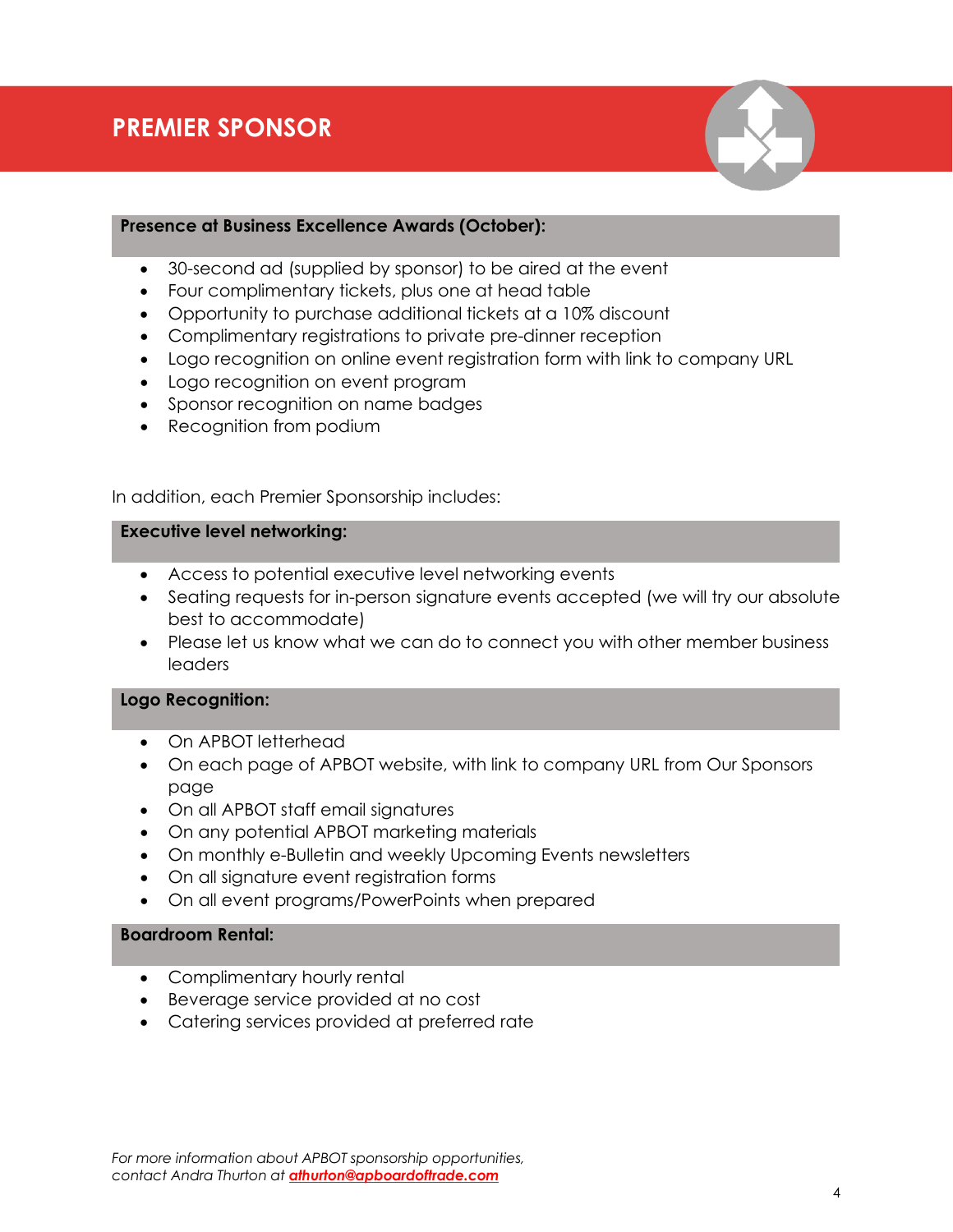### <span id="page-4-0"></span>**INAUGURAL RECEPTION**



This event will recognize our new Council and members who contributed to the growth of APBOT. Sponsorship of the event is a great B2B opportunity. Showcase your brand while showing your commitment to businesses in our community.

This is our event season launch.

All sponsors will receive:

- 1. Logo inclusion on all calendar of event emails
- 2. Logo inclusion on online event page with URL link
- 3. Event program recognition
- 4. Thank you from the podium
- 5. First right of refusal for next year in your sponsorship category

| <b>SPONSORSHIP LEVEL</b>                       | <b>OPPORTUNITIES</b>                                                                                                                                                                                                                                                                                                                              |
|------------------------------------------------|---------------------------------------------------------------------------------------------------------------------------------------------------------------------------------------------------------------------------------------------------------------------------------------------------------------------------------------------------|
| <b>Presenting Sponsor</b><br>Exclusive<br>SOLD | 5 complimentary registrations and<br>$\bullet$<br>assignment of "task"<br>Time on mic<br>Opportunity to provide marketing<br>material<br>Logo and URL on event page<br>Prominent Presenting Sponsor logo<br>recognition on event signage and<br>event program<br>Opportunity to purchase additional<br>$\bullet$<br>registrations at 10% discount |
| Centrepiece Sponsor<br>\$695<br>Exclusive      | 2 Complimentary tickets<br>Opportunity to include business card<br>with each centrepiece<br>Logo and URL on event page<br>Logo and URL on weekly calendar of<br>events<br>Logo inclusion on event program<br>Recognition from the podium                                                                                                          |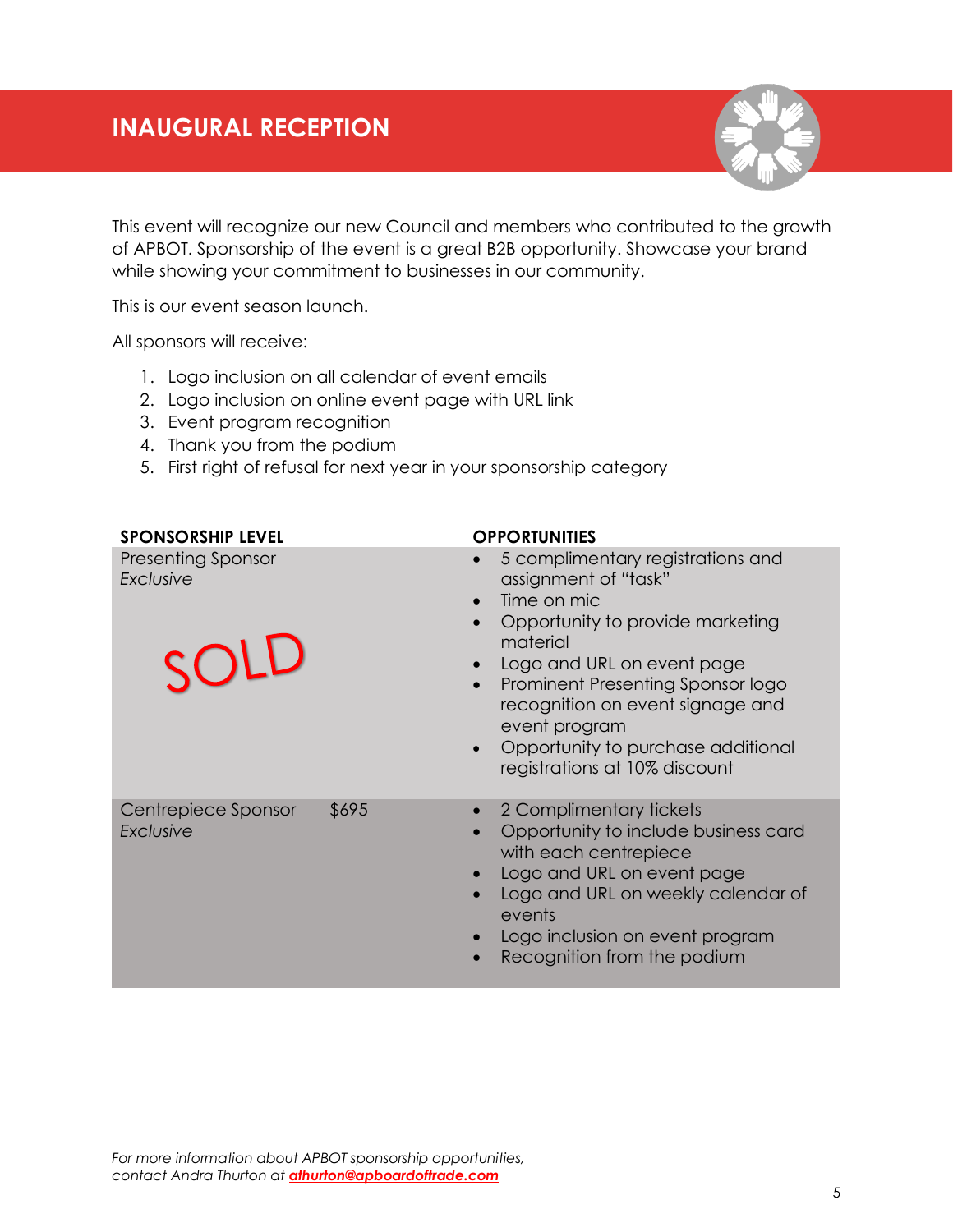### <span id="page-5-0"></span>**I AM… A WOMAN IN BUSINESS**

The purpose of this event is to inspire, share ideas, insights, visions, and opportunities with women in business. We have worked to bring attendees a variety of perspectives, with one goal in mind; to work together to build a strong network of business women who are making their mark on their respective industries.

Sponsorship of the event is a great B2B opportunity. Showcase your brand while showing your support for the professional growth and development of women in our business community.

All sponsors will receive:

- 1. Logo inclusion on all calendar of event emails
- 2. Logo inclusion on online event page with URL link
- 3. 30 second ad/message (provided by sponsor) aired during event
- 4. Thank you from the podium
- 5. First right of refusal for next year in your sponsorship category

| \$1595<br><b>Presenting Sponsor</b><br>Exclusive        |           | 3 Complimentary tickets<br>Time on mic                                                                                                                                                                                                                                                                                                                |
|---------------------------------------------------------|-----------|-------------------------------------------------------------------------------------------------------------------------------------------------------------------------------------------------------------------------------------------------------------------------------------------------------------------------------------------------------|
|                                                         |           | Opportunity to introduce opening<br>keynote speaker<br>One complimentary exhibit table in a<br>prime location<br>Opportunity to place marketing<br>material on each seat<br>Prime logo location on online event<br>page with URL link<br>Logo exposure on all event<br>promotional materials<br>Option to purchase further tickets at<br>15% discount |
| \$895<br><b>Hospitality Sponsor</b><br><b>Exclusive</b> | $\bullet$ | 2 Complimentary tickets<br>Opportunity to introduce a speaker<br>One complimentary exhibit table<br>Logo and URL on event page<br>Logo and URL on weekly calendar of<br>events<br>Logo inclusion on event program<br>Recognition from the podium<br>Continued                                                                                         |

*For more information about APBOT sponsorship opportunities, contact Andra Thurton at [athurton@apboardoftrade.com](mailto:athurton@apboardoftrade.com)*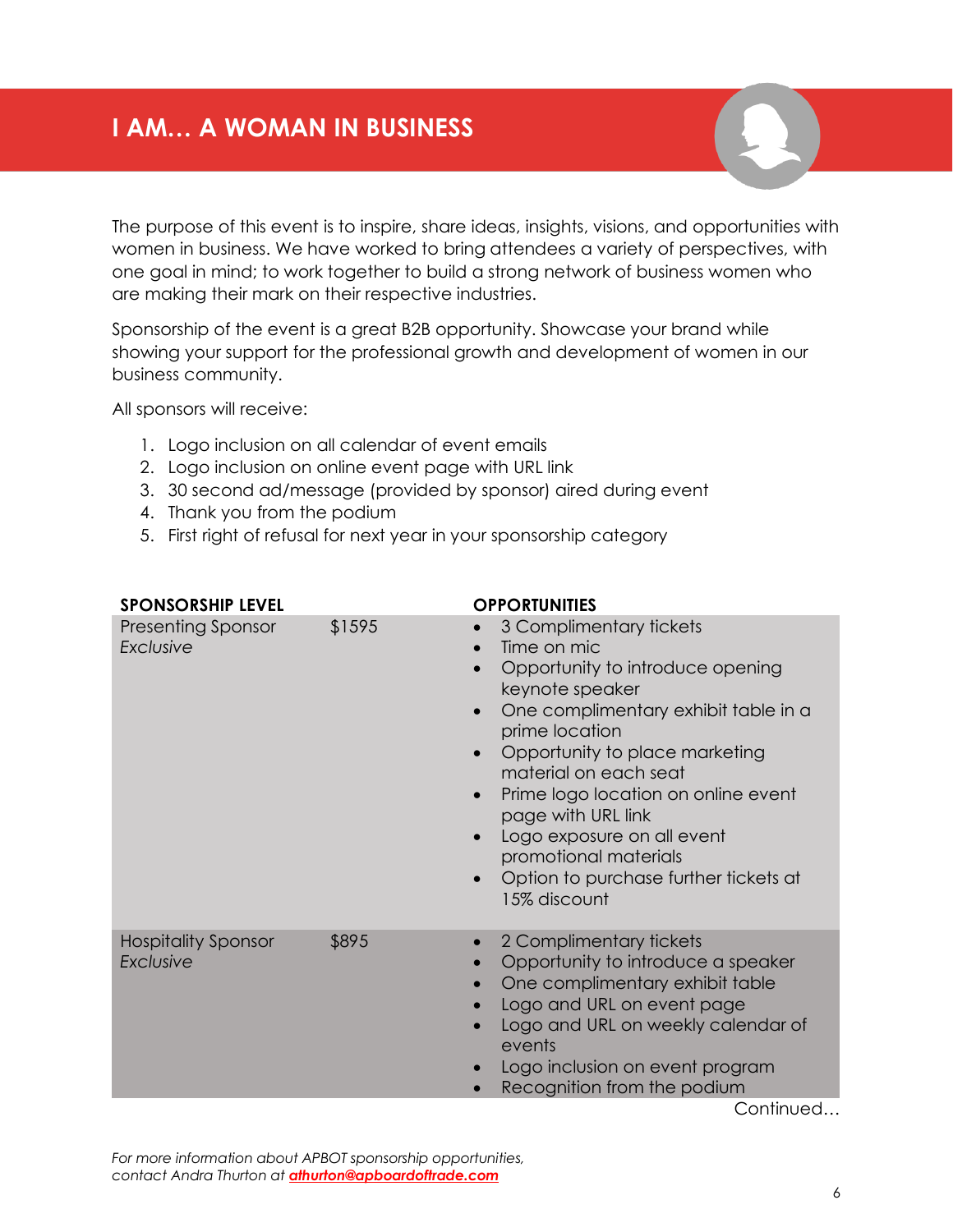## **I AM… A WOMAN IN BUSINESS**

| Keynote Sponsor<br>Exclusive<br>SOLD |       | 3 complimentary tickets<br>Opportunity to introduce Keynote<br>Speaker<br>Logo recognition on online event<br>registration page with URL<br>Logo recognition in weekly Calendar of<br>Events<br>Logo recognition on event program       |
|--------------------------------------|-------|-----------------------------------------------------------------------------------------------------------------------------------------------------------------------------------------------------------------------------------------|
| Networking Sponsor<br>2 Available    | \$695 | 2 Complimentary tickets<br>Complimentary exhibit table<br>Logo and URL on event page<br>Logo inclusion in event program                                                                                                                 |
| Centrepiece Sponsor<br>Exclusive     | \$595 | 1 Complimentary ticket<br>Opportunity to include business card<br>with each centrepiece<br>Logo and URL on event page<br>Logo and URL on weekly calendar of<br>events<br>Logo inclusion on event program<br>Recognition from the podium |

B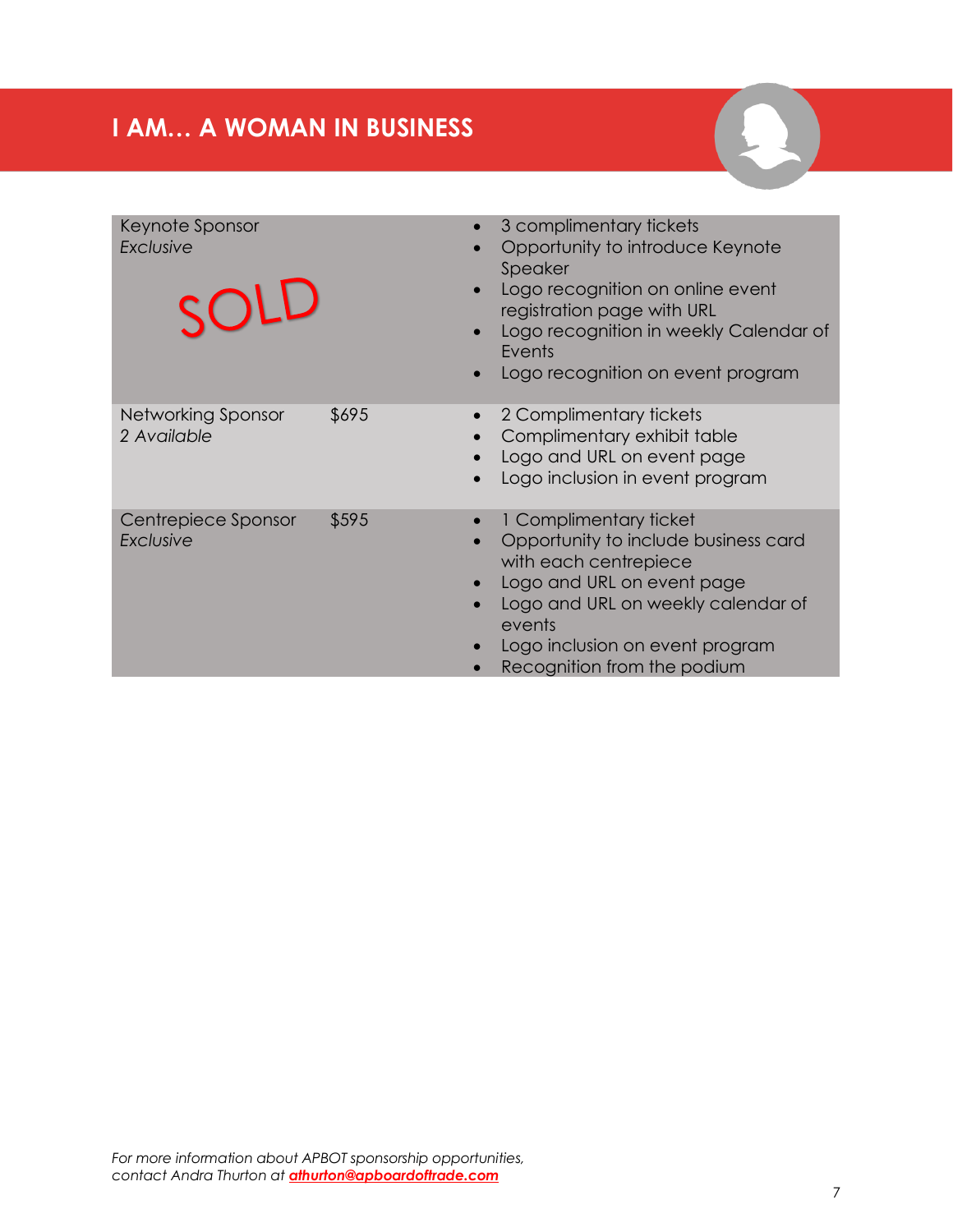### <span id="page-7-0"></span>**MAYORS' BREAKFAST ADDRESS**

The Mayors' Address is an annual event. Keynote speakers at this event are the mayors of the Town of Ajax and City of Pickering.

During our 2022 Mayors' Breakfast Address you will receive updates and forecast from both mayors. This event attracts top tier organizations, both local and national, and is designed to equip business leaders with insight into where the Town and City are headed.

Sponsorship of this event is a great business opportunity to showcase your brand to the who's who of our business community.

All sponsors will receive:

- 1. Logo inclusion on all calendar of event emails
- 2. Logo inclusion on online event page with URL link
- 3. Complimentary tickets
- 4. Program recognition
- 5. Thank you from the podium
- 6. First right of refusal for next year in your sponsorship category

| <b>SPONSORSHIP LEVEL</b>                      |        | <b>OPPORTUNITIES</b>                                                                                                                                                                                                                                                |
|-----------------------------------------------|--------|---------------------------------------------------------------------------------------------------------------------------------------------------------------------------------------------------------------------------------------------------------------------|
| <b>Presenting Sponsor</b><br><b>Exclusive</b> | \$1995 | 8 complimentary tickets<br>Time on mic to introduce one mayor<br>Opportunity to distribute marketing<br>material to all attendees (Exclusive)<br>Event page logo with URL link<br>Logo inclusion in event program<br>Logo on event listing on calendar of<br>events |
| <b>Hospitality Sponsor</b><br>Exclusive       | \$1295 | 3 complimentary tickets<br>Opportunity to introduce a mayor<br>Logo and URL on event page<br>Logo and URL on weekly calendar of<br>events<br>Logo inclusion on event program<br>Recognition from the podium                                                         |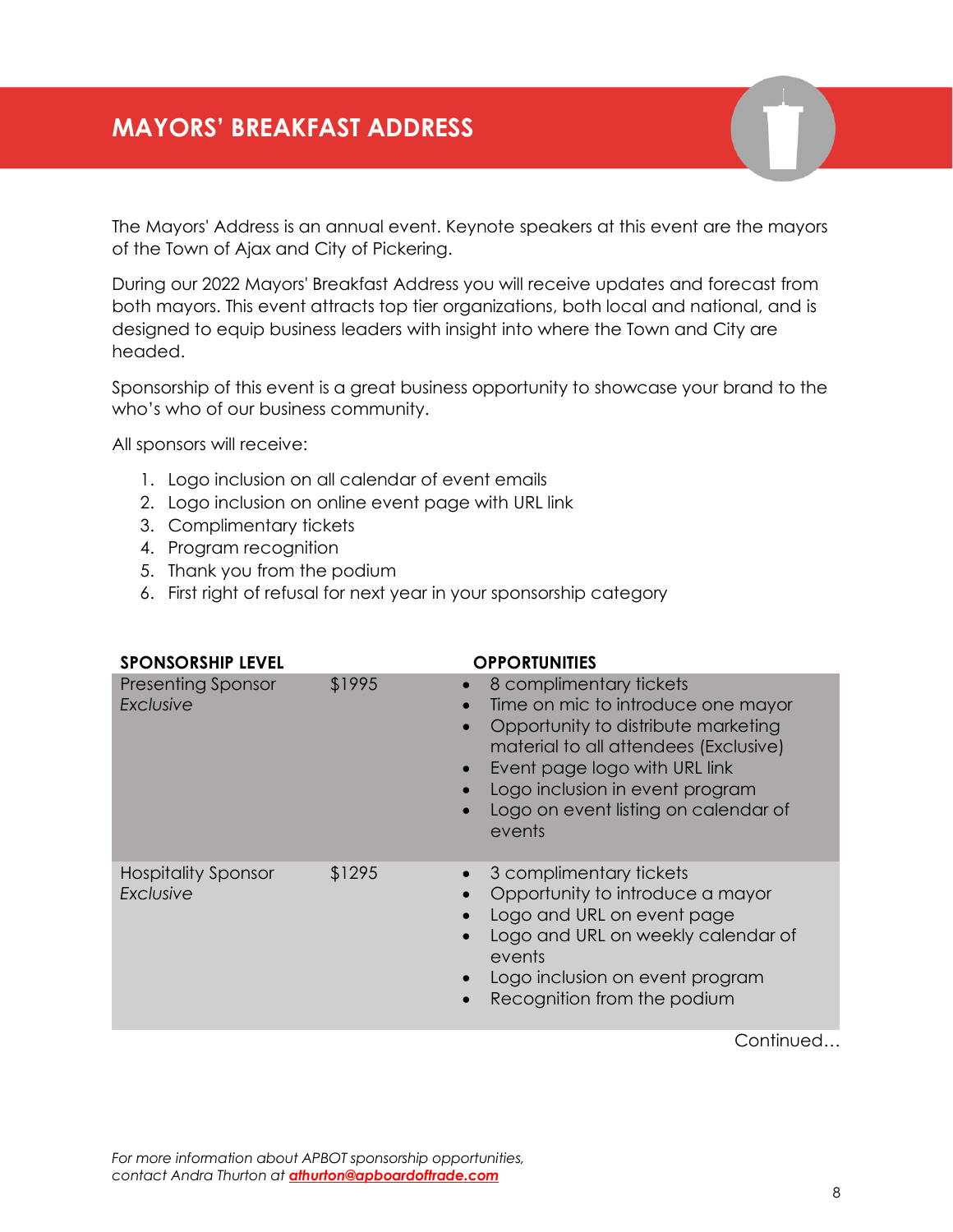| Centrepiece Sponsor<br>Exclusive    | \$795 | 1 complimentary ticket<br>$\bullet$<br>Opportunity to include business card<br>$\bullet$<br>with each centrepiece<br>• Logo and URL on event page<br>Logo and URL on weekly calendar of<br>events<br>Logo inclusion in event program<br>$\bullet$<br>Recognition from the podium<br>$\bullet$ |
|-------------------------------------|-------|-----------------------------------------------------------------------------------------------------------------------------------------------------------------------------------------------------------------------------------------------------------------------------------------------|
| Event Sponsor<br>Four (4) Available | \$695 | • 2 Complimentary tickets<br>Event page logo with URL link<br>Logo inclusion in event program<br>Logo on event listing on calendar of<br>events                                                                                                                                               |

**COD**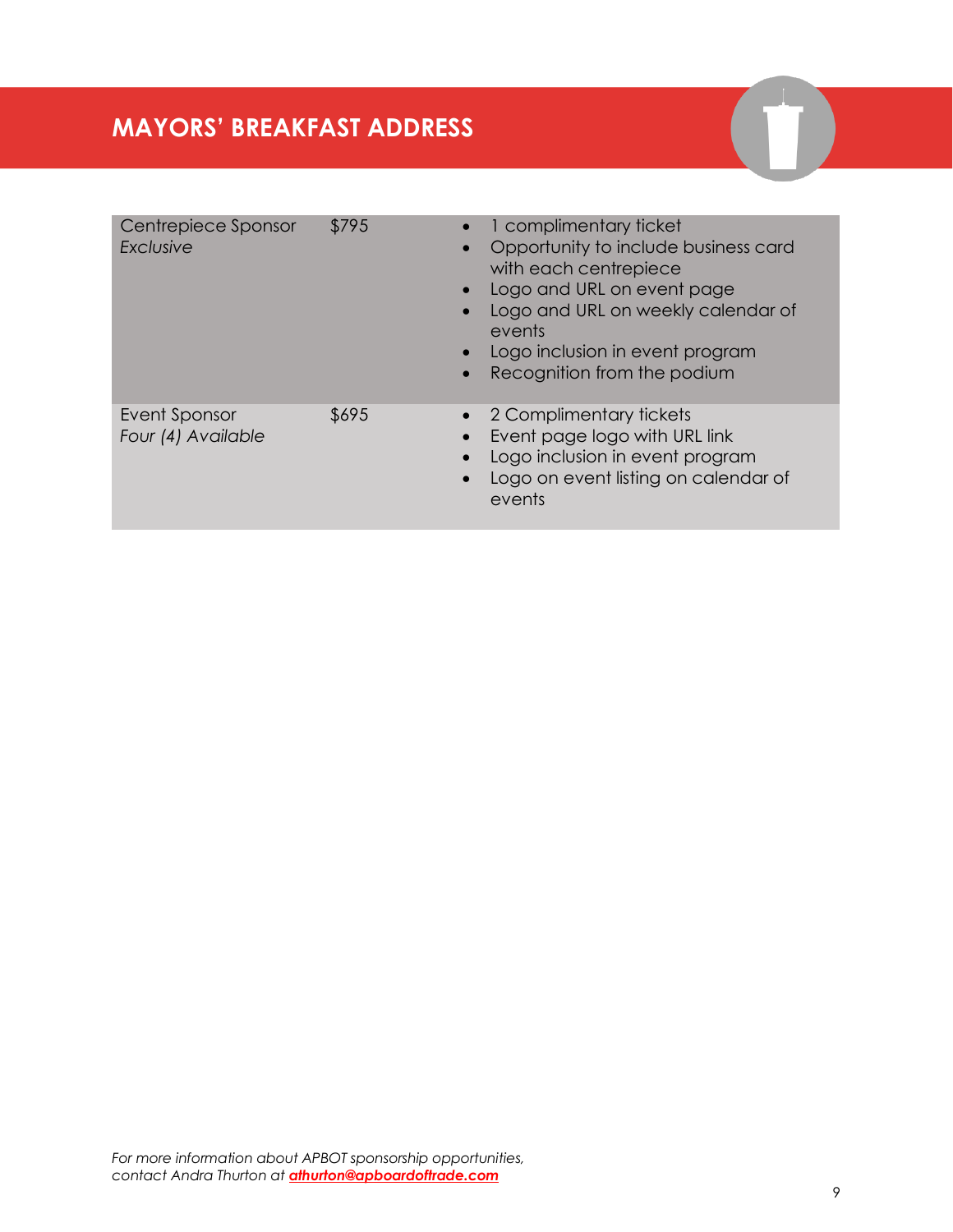<span id="page-9-0"></span>One of the top business tournaments in Durham Region, this event regularly sells out. With numerous opportunities to network, this is one of APBOT's most anticipated events of the year.

Attracting over 144 golfers and reception seating for approximately 240 guests, this is a unique opportunity to showcase your brand and connect with some of the top tier businesses in Ajax-Pickering and beyond.

This is a day to maximize your marketing message. Your brand will be highlighted from the minute you are on the venue premises.

We will be happy to work with you to maximize your marketing spend.

All sponsors will receive:

- 1. Logo inclusion on all calendar of event emails
- 2. Logo inclusion on online event page with URL link
- 3. Complimentary tickets (see sponsorship packages for details)
- 4. Onsite program recognition
- 5. Thank you from the podium
- 6. First right of refusal for next year in your sponsorship category

| <b>SPONSORSHIP LEVEL</b>               |        | <b>OPPORTUNITIES</b>                                                                                                                                                                                                                                                                                                                                                                                                                                                                                                                                       |
|----------------------------------------|--------|------------------------------------------------------------------------------------------------------------------------------------------------------------------------------------------------------------------------------------------------------------------------------------------------------------------------------------------------------------------------------------------------------------------------------------------------------------------------------------------------------------------------------------------------------------|
| <b>Presenting Sponsor</b><br>Exclusive | \$5000 | Branded as "Ajax-Pickering Board of<br>$\bullet$<br><b>Trade's Business Links Golf Tournament</b><br>Presented by ABC"<br>1 Complimentary golf foursome<br>$\bullet$<br>8 Complimentary dinner tickets<br>Opportunity to present best foursome<br>trophy<br>Opportunity to distribute marketing<br>$\bullet$<br>material<br>Front row table seating<br>$\bullet$<br>Prime logo recognition on event page<br>$\bullet$<br>with URL link<br>Onsite signage<br>$\bullet$<br>Logo on event listing on email calendar<br>of events<br>Thank you from the podium |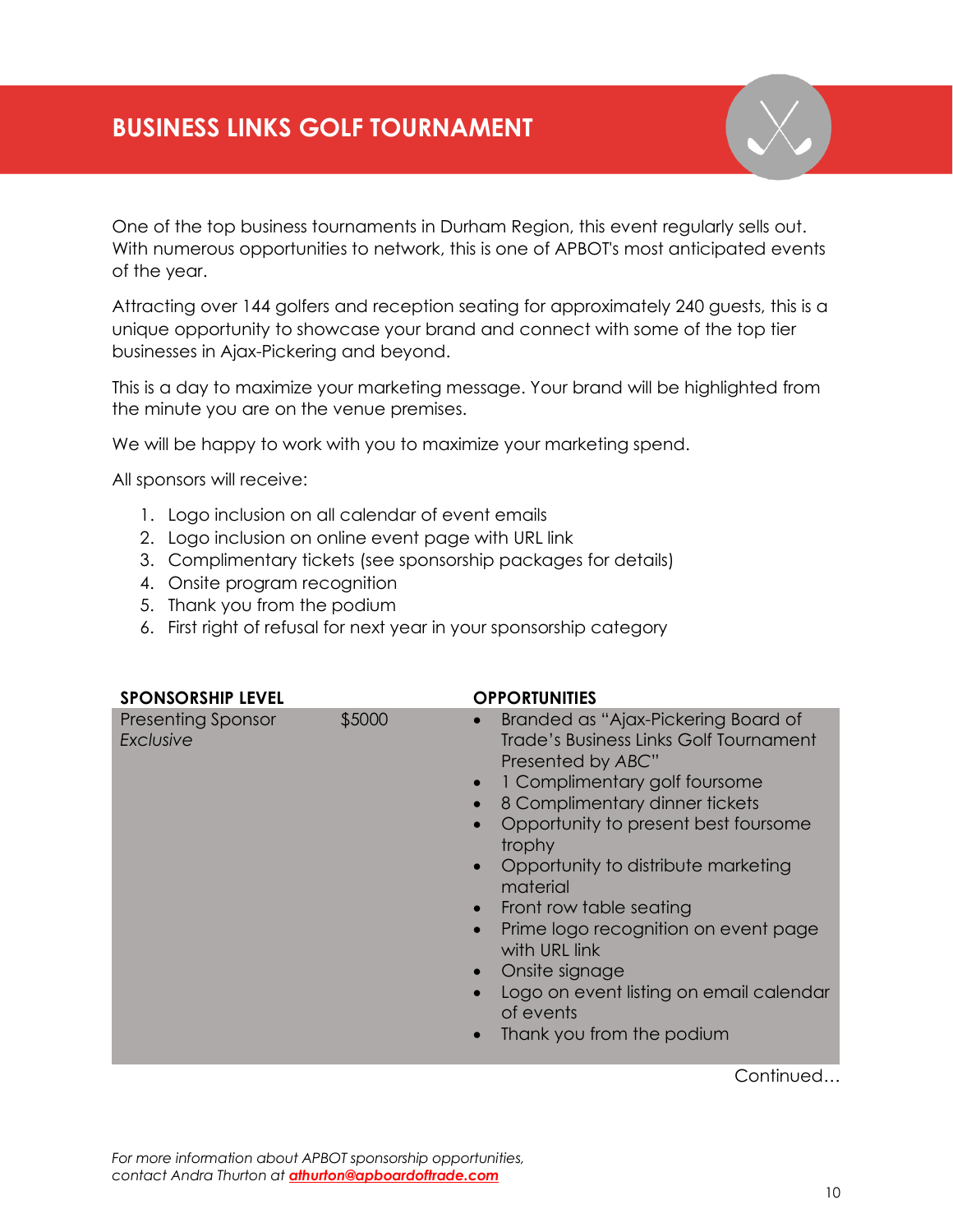### **BUSINESS LINKS GOLF TOURNAMENT**

| Dinner Sponsor<br>Exclusive                        | \$2800<br>$\bullet$<br>$\bullet$<br>$\bullet$                           | 4 Complimentary dinner tickets<br>2 Complimentary golf passes<br>10% discount on additional tickets<br>Reserved seating<br>Logo prominently displayed in dining<br>room<br>Opportunity to distribute marketing<br>material in dining area<br>Event page logo with URL link<br>Logo on event listing on email calendar<br>of events<br>Thank you from the podium |
|----------------------------------------------------|-------------------------------------------------------------------------|-----------------------------------------------------------------------------------------------------------------------------------------------------------------------------------------------------------------------------------------------------------------------------------------------------------------------------------------------------------------|
| Golf Cart Sponsor<br>Exclusive                     | \$1995<br>$\bullet$                                                     | Logo recognition in each golf cart<br>Logo recognition on online event<br>registration form with link to company<br><b>URL</b><br>Opportunity to place marketing<br>materials in each golf cart<br>Recognition from podium<br>Two BBQ lunch/breakfast and dinner<br>tickets<br>Recognition in post-event article                                                |
| Hole-in-One Sponsor<br>Exclusive<br>SOLD           | \$1495<br>$\bullet$<br>$\bullet$<br>$\bullet$<br>$\bullet$<br>$\bullet$ | 2 Complimentary golf registrations<br>10% discount on additional tickets<br>Event page logo with URL link<br>Logo recognition at assigned hole<br>Logo on event listing on email calendar<br>of events<br>Thank you from the podium                                                                                                                             |
| <b>Putting Contest Sponsor</b><br><b>Exclusive</b> | \$650<br>$\bullet$                                                      | 1 Complimentary dinner ticket<br>Opportunity to design putting contest<br>area<br>Event page logo with URL link<br>Logo on event listing on email calendar<br>of events<br>Thank you from the podium                                                                                                                                                            |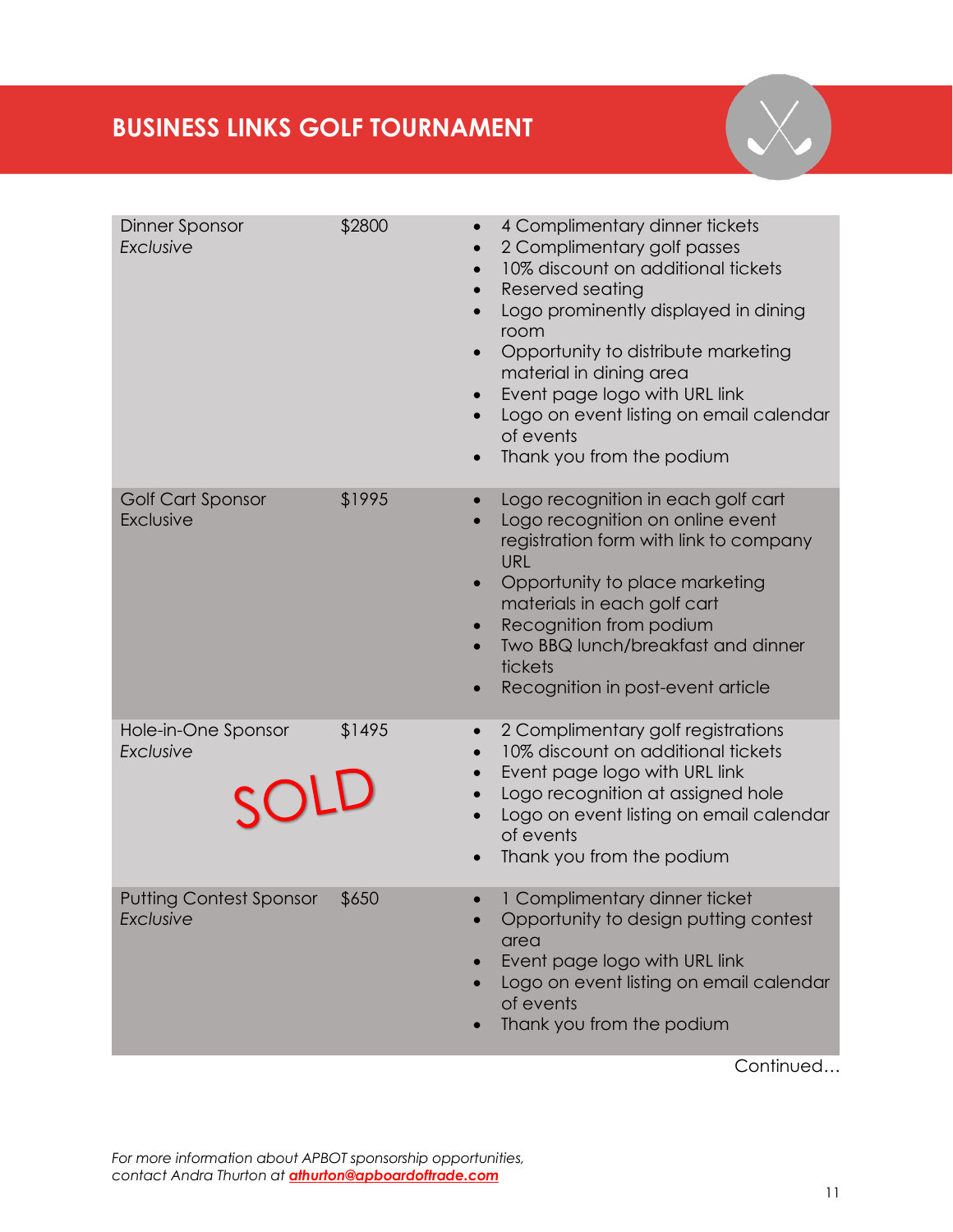### **BUSINESS LINKS GOLF TOURNAMENT**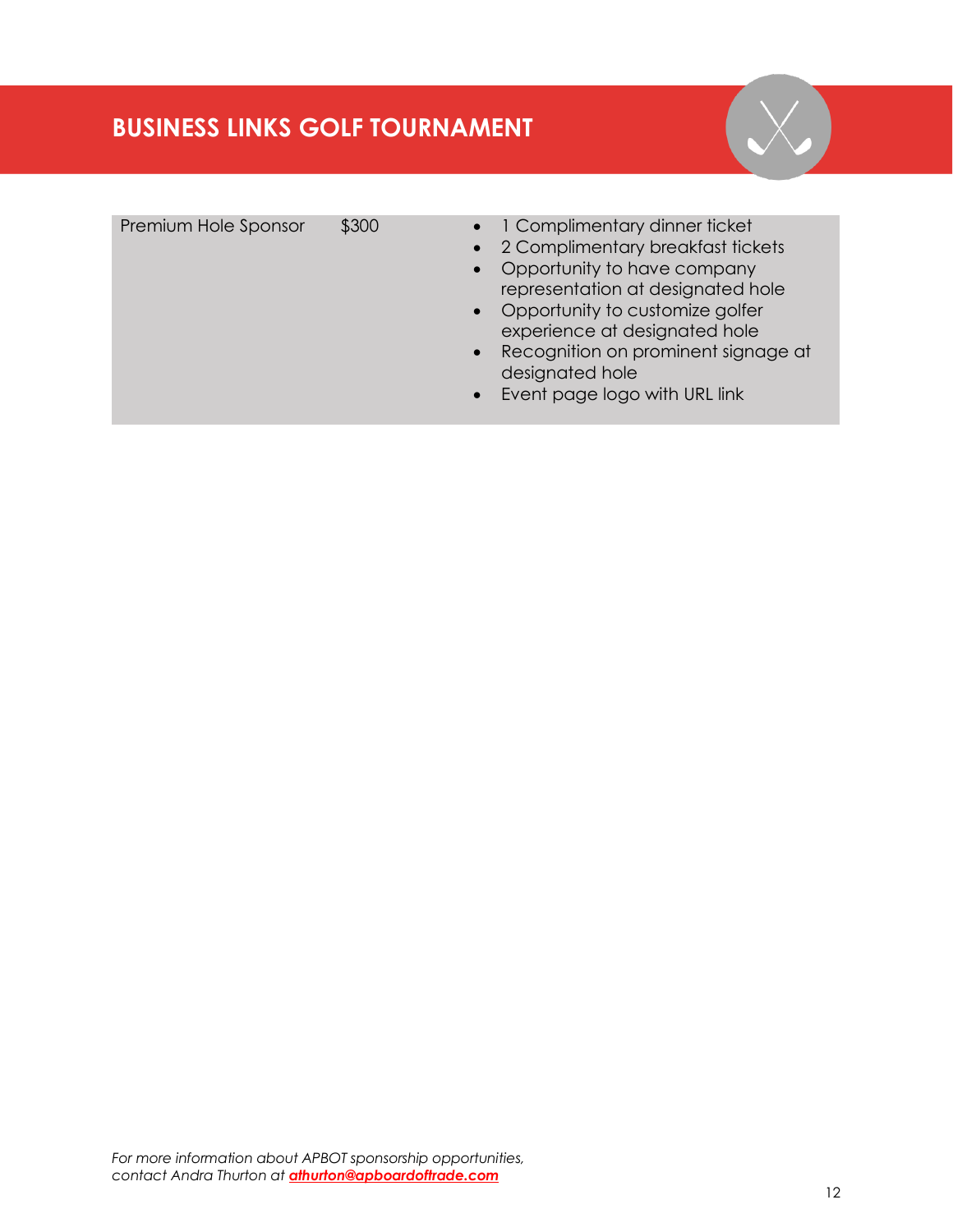### <span id="page-12-0"></span>**BUSINESS EXCELLENCE AWARDS**

Celebrating business success in Ajax/Pickering, APBOT's Business Excellence Awards is a great opportunity to connect with businesses serving our community and the GTA.

This is one of the most celebrated business events in the Durham Region. It is the perfect opportunity to highlight your brand. With award presentations including Business Person of the Year, Business Excellence in the 1-4, 5-16, 16-49, and 50+ employee ranges, New Business, and Not-for-Profit/Charity categories, this is a dream sponsorship opportunity to be in front of decision-makers from top tier organizations.

All sponsors will receive:

- 1. Logo inclusion on all calendar of event emails
- 2. Logo inclusion on online event page with URL link
- 3. Complimentary tickets (if outlined in your sponsorship package)
- 4. Event program recognition
- 5. Thank you from the podium
- 6. First right of refusal for next year in your sponsorship category

#### **SPONSORSHIP LEVEL OPPORTUNITIES**

Presenting Sponsor *Exclusive*

- 5 complimentary seats, plus one at head table
- Opportunity to purchase a corporate table at a 10% discount, with concierge assistance provided to fill table with desired attendees/contacts, if required
- Recognition from podium with assignment of "task"
- Presentation of assigned award
- Complimentary registrations to private pre-reception
- Logo recognition on online event registration form with link to company URL
- Logo recognition on event signage and program
- Premier Sponsor recognition on name badges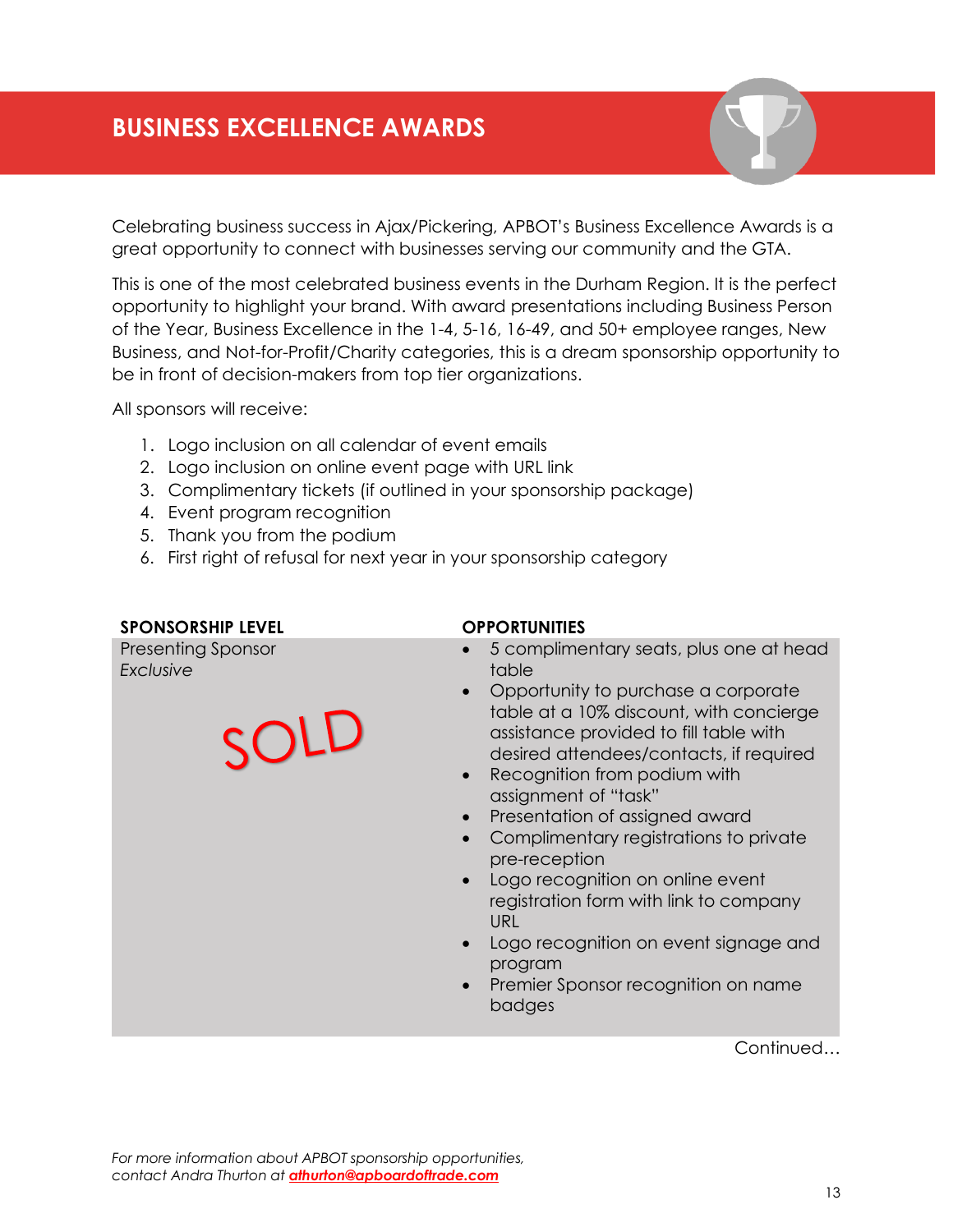BUSINESS EXCELLENCE AWARDS

| <b>Awards Night Reception</b><br>Sponsor<br>Exclusive | \$3200 | 5 complimentary tickets to Awards Night,<br>$\bullet$<br>plus one at head table<br>10% discount on additional tickets<br>2 complimentary tickets to the<br>Nominees' Reception<br>30-second ad/message (provided by<br>$\bullet$<br>sponsor) aired during event<br>Logo recognition in the reception area<br><b>Branded cocktail napkins</b><br>Opportunity to display marketing<br>$\bullet$<br>material during reception<br>Opportunity to present an award (to be<br>$\bullet$<br>determined by APBOT)<br>Logo inclusion in event program<br>$\bullet$<br>Logo on event listing on email calendar<br>of events<br>Thank you from the podium<br>Sponsor recognition on name badge<br>$\bullet$        |
|-------------------------------------------------------|--------|---------------------------------------------------------------------------------------------------------------------------------------------------------------------------------------------------------------------------------------------------------------------------------------------------------------------------------------------------------------------------------------------------------------------------------------------------------------------------------------------------------------------------------------------------------------------------------------------------------------------------------------------------------------------------------------------------------|
| Nominees' Reception<br>Sponsor<br>Exclusive           | \$3200 | 4 complimentary tickets to Awards Night,<br>$\bullet$<br>plus one at head table<br>10% discount on additional tickets<br>$\bullet$<br>Opportunity to present an award (to be<br>$\bullet$<br>determined by APBOT)<br>30-second ad/message (provided by<br>$\bullet$<br>sponsor) aired during Nominees'<br>Reception<br>2 complimentary tickets to the<br>Nominees' Reception<br>Time on mic at Nominees' Reception<br>Opportunity to distribute marketing<br>$\bullet$<br>material to all attendees at Nominees'<br>Reception<br>Logo inclusion in event program<br>Logo on event listing on email calendar<br>of events<br>Thank you from the podium<br>Sponsor recognition on name badge<br>Continued |

*For more information about APBOT sponsorship opportunities, contact Andra Thurton at [athurton@apboardoftrade.com](mailto:athurton@apboardoftrade.com)*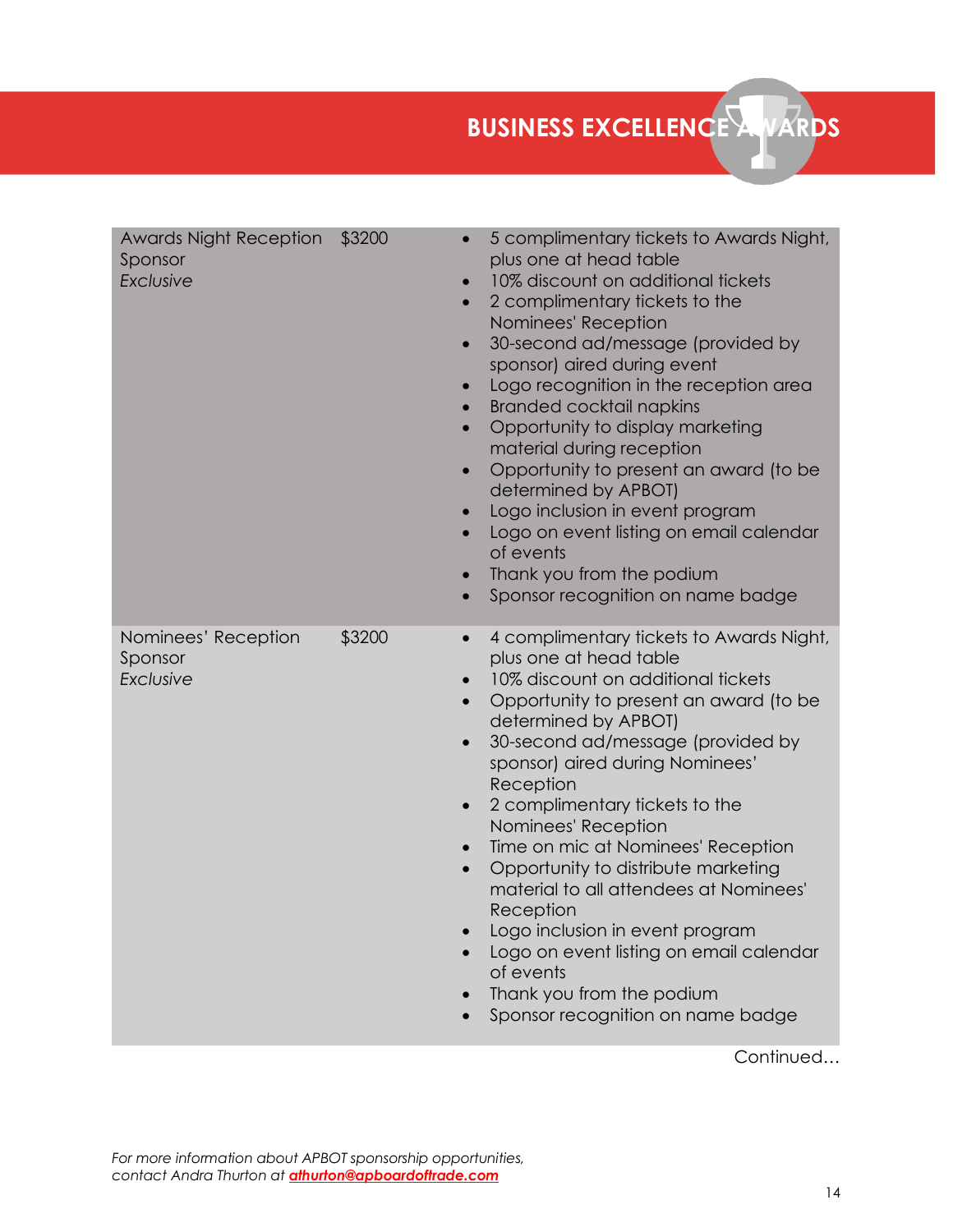| Centerpiece Sponsor<br><b>Exclusive</b>   | \$2200 | 2 complimentary tickets to Awards Night<br>$\bullet$<br>2 complimentary tickets to the<br>Nominees' Reception<br>30-second ad/message (provided by<br>$\bullet$<br>sponsor) aired during event<br>1 business card on each centerpiece<br>Event page logo with URL link<br>Logo inclusion in event program<br>Logo on event listing on email calendar<br>of events<br>Thank you from the podium<br>Sponsor recognition on name badge<br>$\bullet$                              |
|-------------------------------------------|--------|-------------------------------------------------------------------------------------------------------------------------------------------------------------------------------------------------------------------------------------------------------------------------------------------------------------------------------------------------------------------------------------------------------------------------------------------------------------------------------|
| <b>Award Naming Rights</b><br>7 available | \$2100 | 1 complimentary ticket to Awards Night<br>For a two-year period, award will be<br>$\bullet$<br>named for your company (eg.<br>Company Name New Business Award)<br>First right of refusal in 2023<br>$\bullet$<br>Opportunity to present named award<br>Time on mic<br>Event page logo with URL link<br>Logo inclusion in event program<br>Logo on event listing on email calendar<br>of events<br>Thank you from the podium<br>Sponsor recognition on name badge<br>$\bullet$ |
| Dinner Sponsor<br><b>Exclusive</b>        | \$1995 | 2 complimentary tickets to Awards Night,<br>$\bullet$<br>one of which is at a Head Table<br>2 complimentary tickets to the<br>Nominees' Reception<br>Logo recognition in dining room<br>Logo and URL on event page<br>Logo and URL on weekly calendar of<br>events<br>Logo inclusion on event program<br>Recognition from the podium                                                                                                                                          |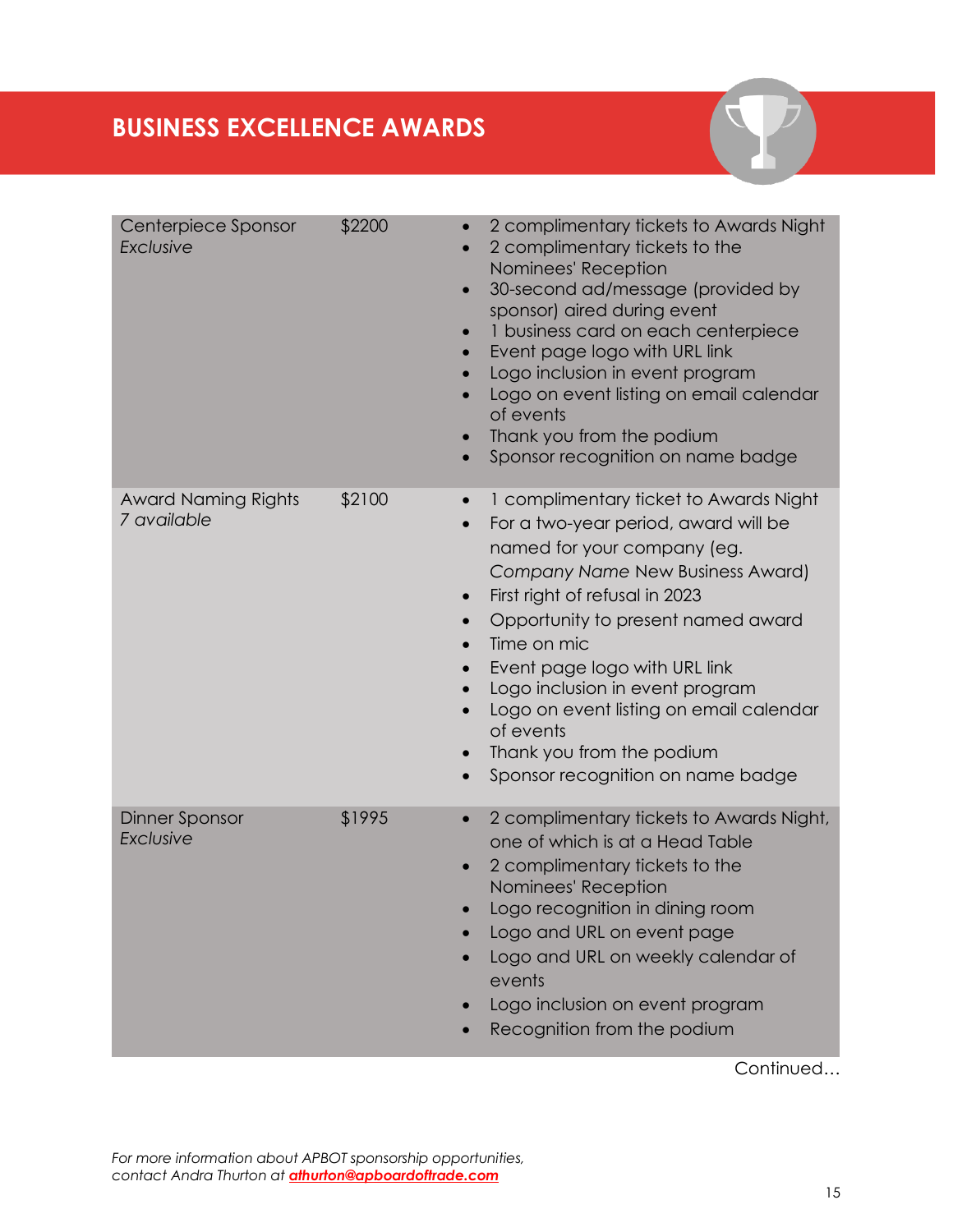#### **BUSINESS EXCELLENCE AWARDS**

Photo Booth Sponsor *Exclusive*

\$1395 • 2 Complimentary tickets

- Logo on each printed photo
- Event page logo with URL link
- Logo inclusion in event program
- Logo on event listing on email calendar of events
- Thank you from the podium
- Sponsor recognition on name badge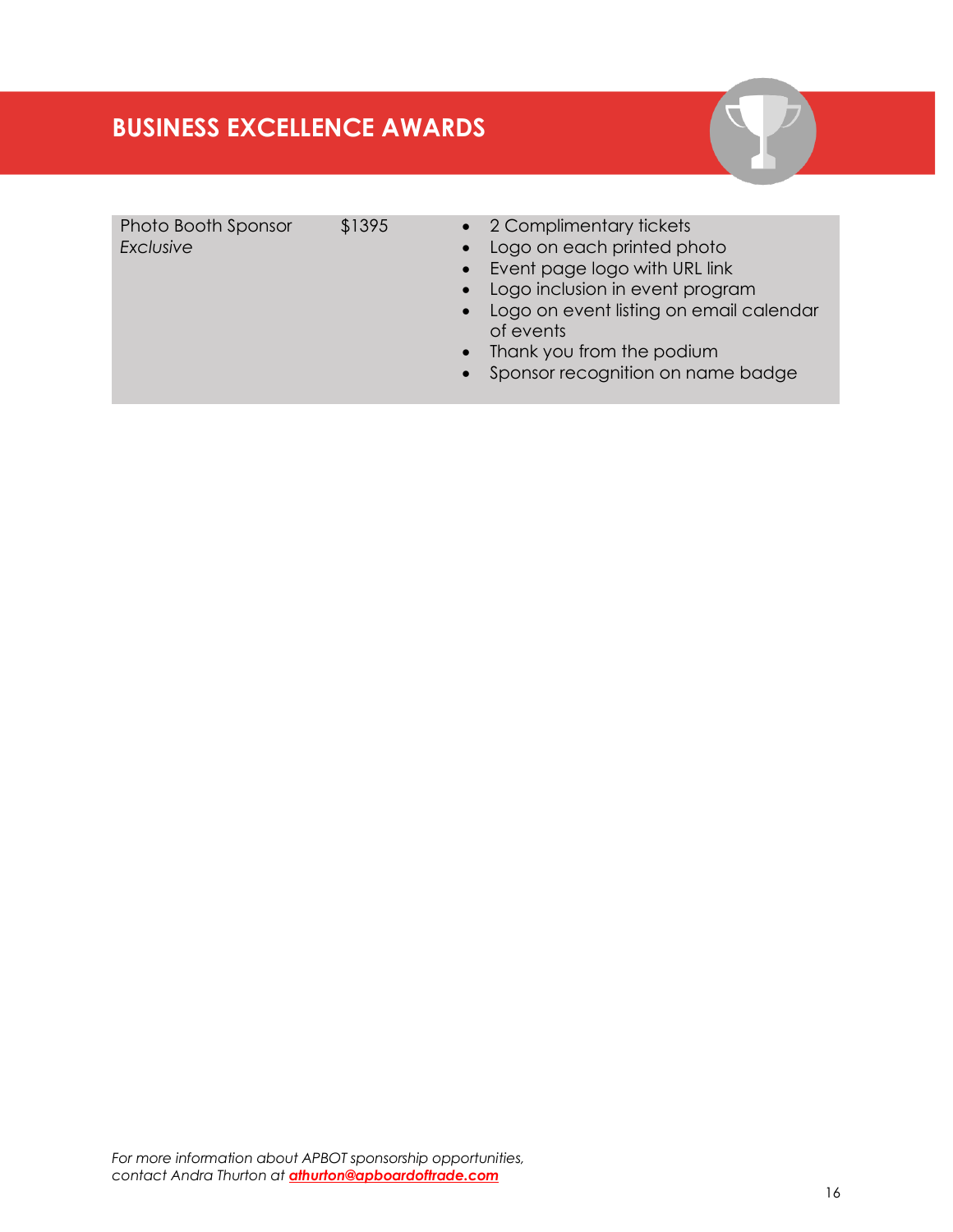### <span id="page-16-0"></span>**AGM & CHRISTMAS LUNCH**



The wrap party of the year, this social gathering is intended to bring the business community together to celebrate a year of business success with friends, colleagues, and business partners. With an average attendance between 200 & 250, this event is considered our largest networking event of the year.

Attendees will enjoy networking, a hot plated lunch, entertainment, and prizes. Some of our members consider this event their corporate Christmas party.

Sponsoring this event is low cost, high visibility, and a great opportunity to brand your business as a supporter of our growing business community.

All sponsors will receive:

- 1. Logo recognition on all calendar of event emails
- 2. Logo recognition on online event page with URL link
- 3. Complimentary tickets (if outlined in your sponsorship package)
- 4. Event program recognition
- 5. Thank you from the podium
- 6. First right of refusal for next year in your sponsorship category

| <b>SPONSORSHIP LEVEL</b>    |       | <b>OPPORTUNITIES</b>                                                                                                                                                                                                                                           |
|-----------------------------|-------|----------------------------------------------------------------------------------------------------------------------------------------------------------------------------------------------------------------------------------------------------------------|
| Centerpiece Sponsor         | \$795 | 1 Complimentary ticket<br>1 business card included with each<br>centerpiece<br>Event page logo with URL link<br>$\bullet$<br>Logo inclusion in event program<br>Logo on event listing on email calendar<br>of events<br>Thank you from the podium<br>$\bullet$ |
| <b>Candy Buffet Sponsor</b> | \$695 | 1 Complimentary ticket<br>business card included with each<br>$\bullet$<br>candy bag<br>Event page logo with URL link<br>Logo inclusion in event program<br>Logo on event listing on email calendar<br>of events<br>Thank you from the podium                  |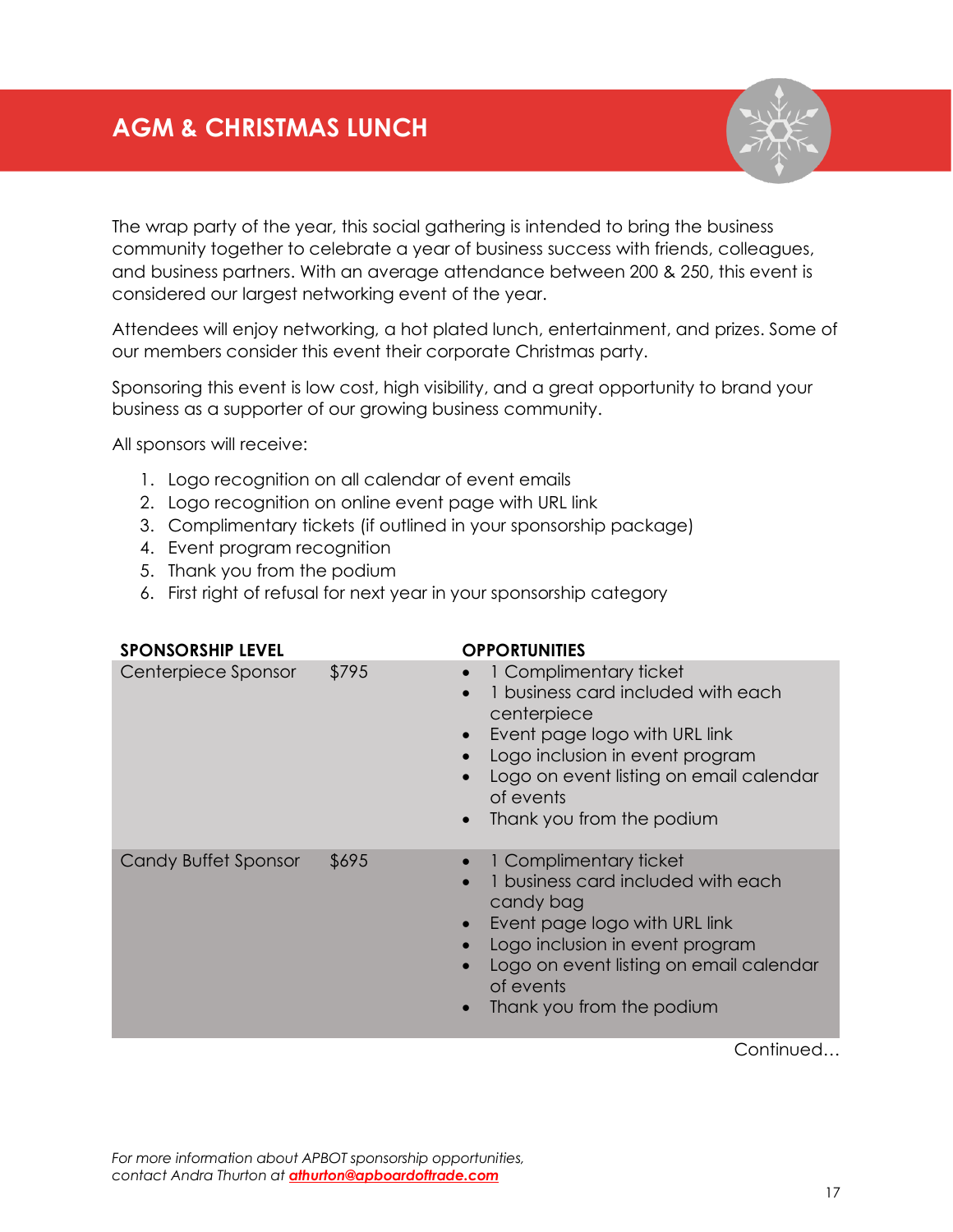### **AGM & CHRISTMAS LUNCH**



| Photo Booth Sponsor | \$6. |
|---------------------|------|
|---------------------|------|

- 50 **•** 1 Complimentary ticket
	- Logo on each printed photo
	- Event page logo with URL link
	- Logo inclusion in event program
	- Logo on event listing on email calendar of events
	- Thank you from the podium